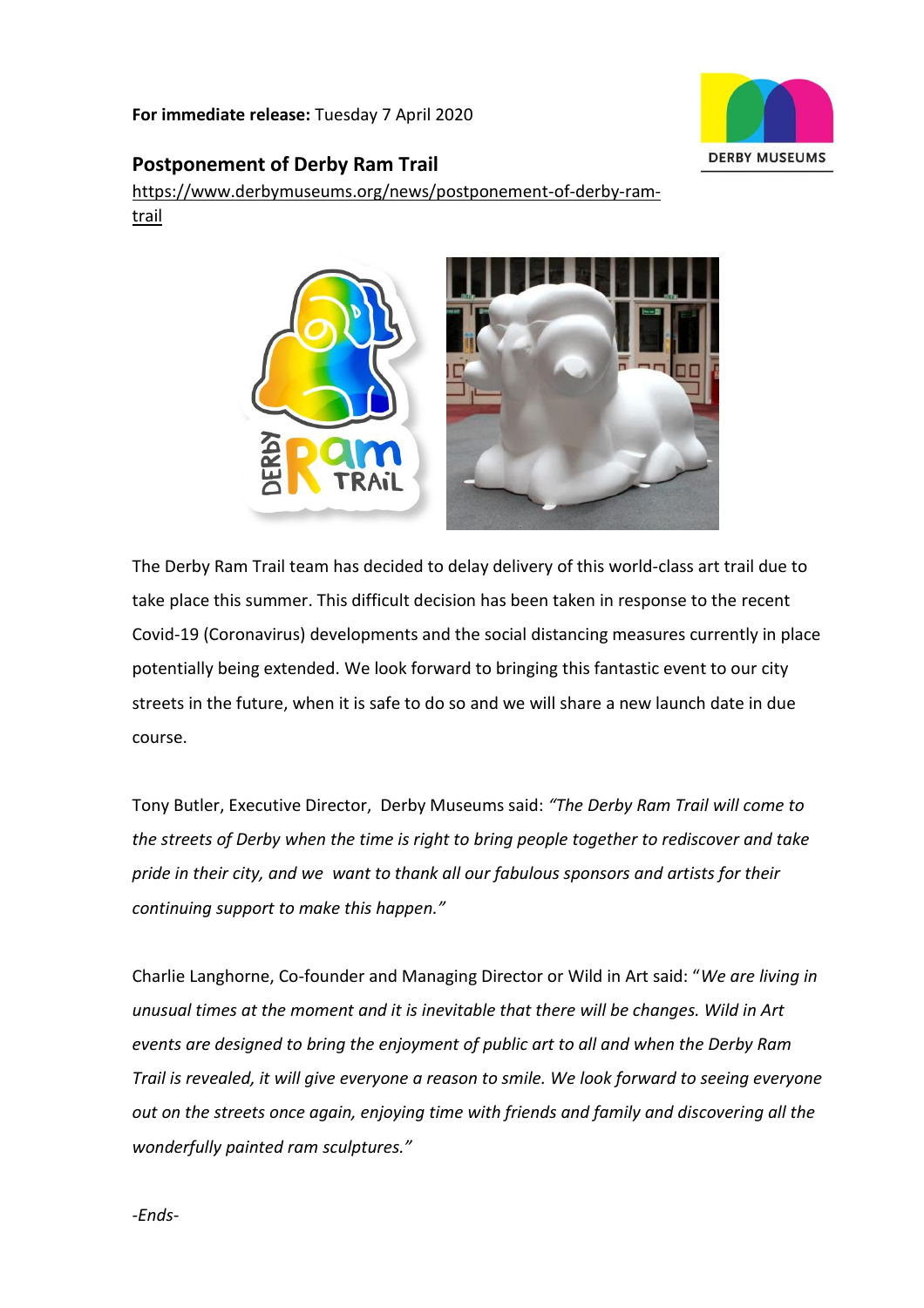For more information, please contact Vicky Washington, Marketing & Communication Manager: [vicky@derbymuseums.org](mailto:vicky@derbymuseums.org) / 01332 643302.



## **[Derby Ram Trail](https://www.derbyramtrail.org/)**

Is a spectacular free art sculpture trail coming to Derby at a future date, to be confirmed. A flock of fabulously colourful and unique rams will take you on a trail around the beautiful city of Derby. The ram sculpture is based on the mythical Derby Ram from the 18th Century song, which according to legend was ten yards high with enormous horns and a huge flowing fleece. The story tells how people from all over came to see the huge Derby Ram, and we are excited that people will once again flock to Derby.

The Derby Ram Trail is brought to you by Derby Museums, together with Wild in Art and Presenting Partner, Cathedral Quarter Business Improvement District (BID). Wild in Art is a leading producer of creative events that transform places into free, family-friendly outdoor art galleries.

The Derby Ram Trail is raising money for Derby Museums, helping to secure the future of our free museums for everyone to enjoy. Every pound raised will be doubled by a grant from the National Lottery Heritage Fund.

[www.derbyramtrail.org](http://www.derbyramtrail.org/) @derbyramtrail | #DerbyRamTrail

## **Wild in Art**

Wild in Art is the leading producer of spectacular public art events that entertain, enrich, inform and leave a lasting legacy. It brings together businesses and creative sectors with schools and local communities through the creation of uniquely painted sculptures.

Since 2008 Wild in Art has animated cities across the world including Manchester, Sydney, Auckland, Cape Town and São Paulo, and created trails for the London 2012 Olympics, the 2014 Commonwealth Games in Glasgow, Historic Royal Palaces and Penguin Random House.

Wild in Art events have:

- Enabled over £15m to be raised for charitable causes
- Injected £2.4m into local creative communities
- Engaged over 850,000 young people in learning programmes
- Helped millions of people of all ages to experience art in non-traditional settings

The Wild in Art apps are available to download from the App Store and Google Play.

## [wildinart.co.uk](https://www.wildinart.co.uk/)

#### **[Derby Museums](https://www.derbymuseums.org/)**

Derby Museums is an independent charitable trust which is responsible for the rich cultural and creative history of Derby. It manages three free access sites across the city,